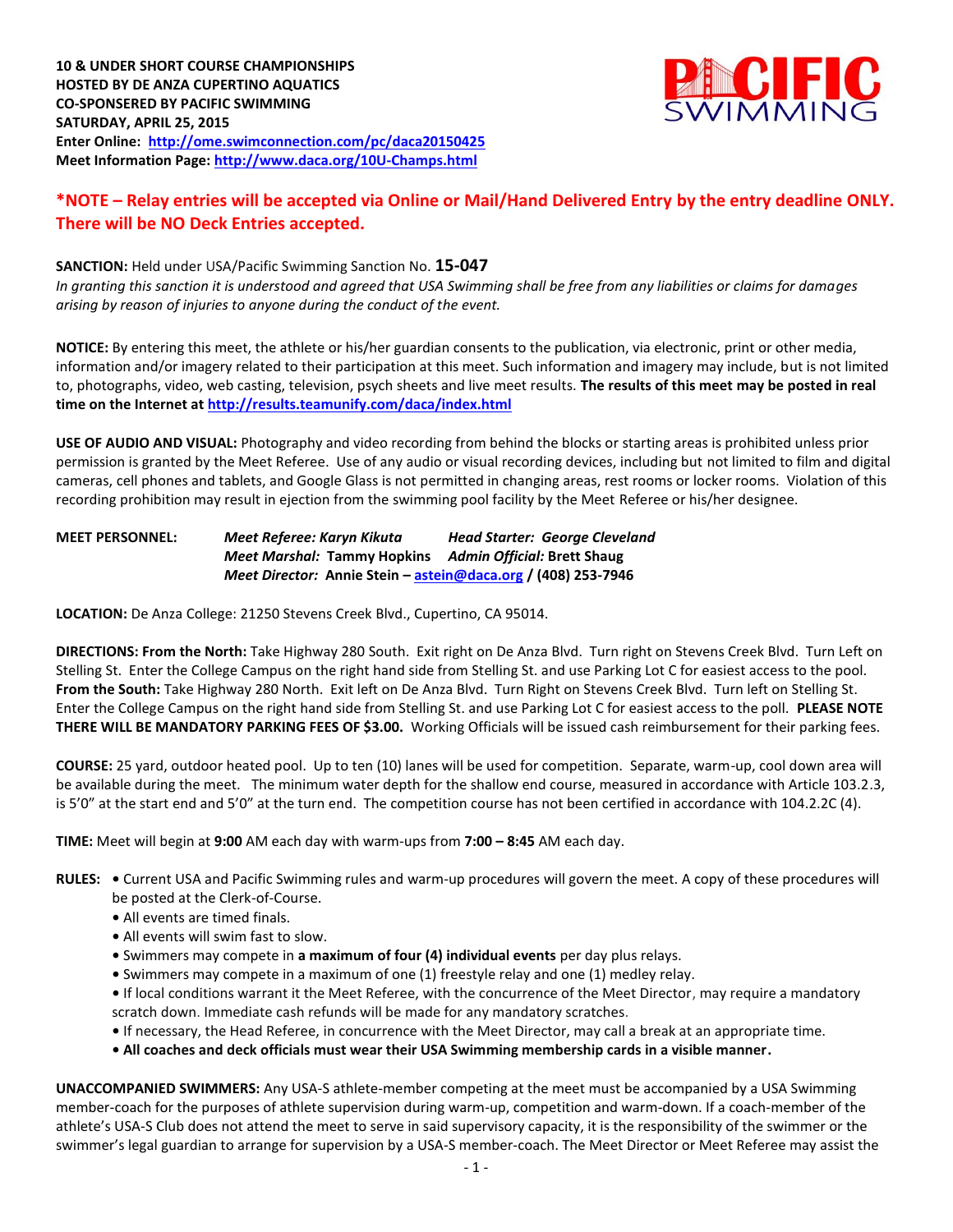swimmer in making arrangements for such supervision; however, it is recommended that such arrangements be made in advance of the meet by the athlete's USA-S Club Member-Coach.

**RACING STARTS:** Swimmers must be certified by a USA-S member-coach as being proficient in performing a racing start, or must start the race in the water. It is the responsibility of the swimmer or the swimmer's legal guardian to ensure compliance with this requirement.

**RESTRICTIONS: •** Smoking and the use of other tobacco products is prohibited on the pool deck, in the locker rooms, in spectator

- seating, on standing areas and in all areas used by swimmers, during the meet and during warm-up periods.
- **•** Sale and use of alcoholic beverages is prohibited in all areas of the meet venue.
- **•** No glass containers are allowed in the meet venue.
- **•** No propane heater is permitted except for snack bar/meet operations.
- **•** All shelters must be properly secured.
- **•** Changing into or out of swimsuits other than in locker rooms or other designated areas is prohibited.

**•** Destructive devices, to include but not limited to, explosive devices and equipment, firearms (open or concealed), blades, knives, mace, stun guns and blunt objects are strictly prohibited in the swimming facility and its surrounding areas. If observed, the Meet Referee or his/her designee may ask that these devices be stored safely away from the public or removed from the facility. Noncompliance may result in the reporting to law enforcement authorities and ejection from the facility. Law enforcement officers (LEO) are exempt per applicable laws.

**• There is NO swimmer or spectator tent, chair, or camp set-up permitted on the pool deck.** 

**ELIGIBILITY: •** Swimmers must be current members of USA-S and enter their name and registration number on the meet entry card as they are shown on their Registration Card. If this is not done, it may be difficult to match the swimmer with the registration and times database. The meet host will check all swimmer registrations against the SWIMS database and if not found to be registered, the Meet Director shall accept the registration at the meet (a \$10 surcharge will be added to the regular registration fee). Duplicate registrations will be refunded by mail.

**•** 9-10 Swimmers must meet the minimum USA-S Motivational "BB" Time standard for their gender in order to enter. 7-8 Swimmers must meet the minimum "PC-A" time standard for their gender in order to enter. 6 & Under Swimmers must meet the minimum 8 & Under "PC-B" time standard for their gender in order to enter.

- **•** Swimmers age 11 and older are ineligible to enter.
- **•** Entries with **"NO TIME" will be REJECTED (exception – Relay Events).**

**•** Entry times submitted for this meet will be checked against a computer database and may be changed in accordance with Pacific Swimming Entry Time Verification Procedures.

- **•** Disabled swimmers are welcome to attend this meet and should contact the Meet Director or Meet Referee regarding
- and special accommodations on entry times and seeding per Pacific Swimming policy.
- **•** The swimmer's age will be the age of the swimmer on the first day of the meet.

**ENTRY FEES:** \$4.00 per event plus an \$8.00 participation fee per swimmer. \$9.00 per Relay Event. \*\*Note Relay Only swimmers are NOT required to pay the participation fee. Entries will be rejected if payment is not sent at time of request.

**ONLINE ENTRIES:** To enter online go to **<http://ome.swimconnection.com/pc/daca20150415>** to receive an immediate entry confirmation. This method requires payment by credit card. Swim Connection, LLC charges a processing fee for this service, equal to \$1 per swimmer plus 5% of the total Entry Fees. Please note that the processing fee is a separate fee from the Entry Fees. If you do not wish to pay the processing fee, enter the meet using a mail entry. **Entering online is a convenience, is completely voluntary, and is in no way required or expected of a swimmer by Pacific Swimming.** Online entries will be accepted through Wednesday, **April 15, 2015 at 11:59 PM.**

**MAILED OR HAND DELIVERED ENTRIES**: Entries must be on the attached consolidated entry form. Forms must be filled out completely and printed clearly with swimmers best time. Entries must be postmarked by midnight, Monday, **April 13, 2015** or hand delivered by 6:30 p.m. Wednesday, April 15, 2015. No late entries will be accepted. No refunds will be made, except mandatory scratch downs. Requests for confirmation of receipt of entries should include a self-addressed envelope.

| Make check payable to: De Anza Cupertino Aquatics |                                      |
|---------------------------------------------------|--------------------------------------|
| <b>Mail entries to: Annie Stein</b>               | Hand deliver entries to: Annie Stein |
| 1080 S. De Anza Blvd.                             | 1080 S. De Anza Blyd.                |
| San Jose, CA 95129                                | San Jose. CA 95129                   |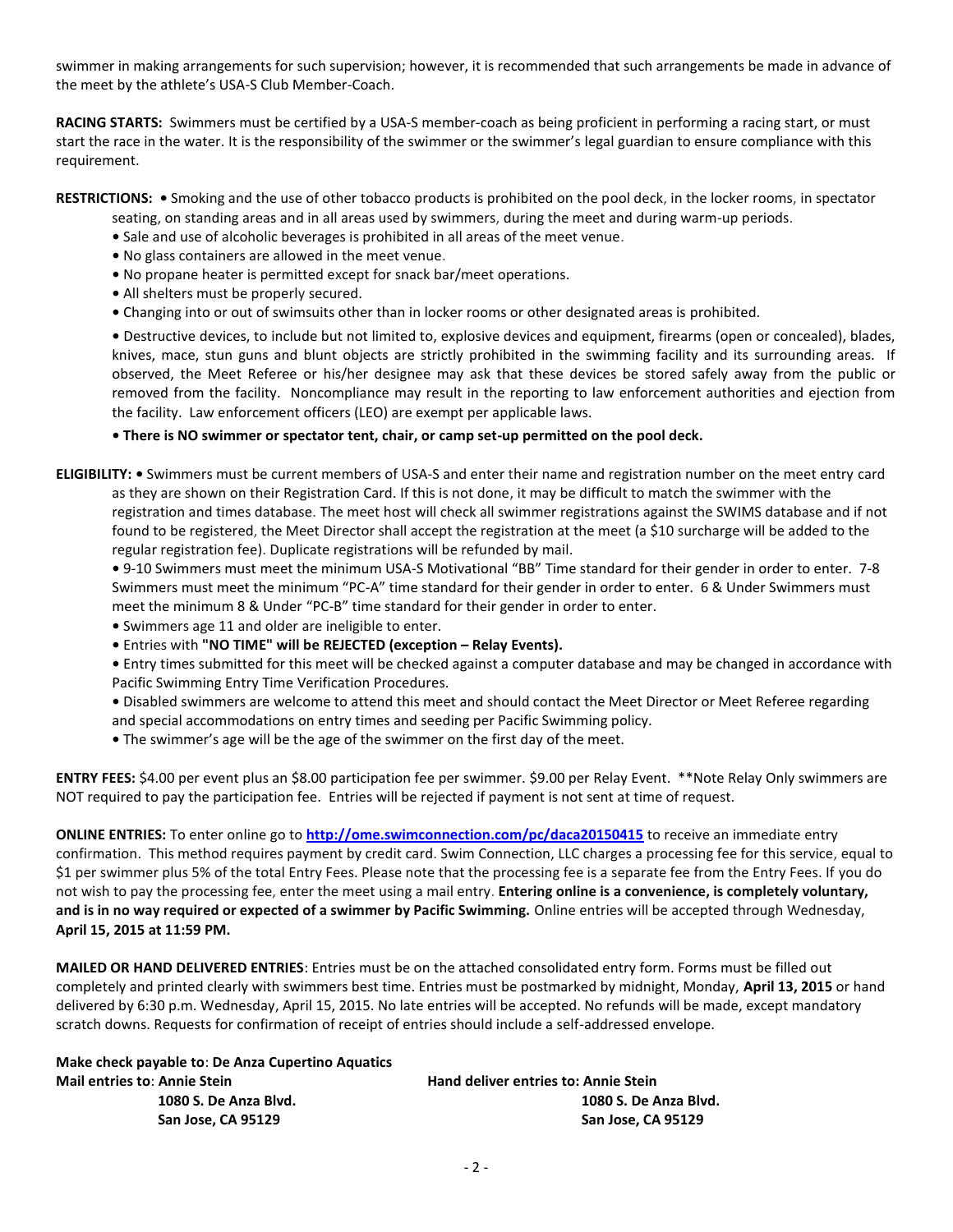**RELAY ENTRIES:** Relay entries will be accepted online or via mail/hand delivery by the entry deadline. **Deck entries will NOT be accepted.** Participation fee is not charged for "Relay Only" swimmers. Relay participants must be qualified and entered in an individual event OR entered as a "Relay Only" swimmer.

**CHECK-IN:** The meet will be deck seeded. Swimmers must check-in at the Clerk-of-Course. Close of check-in for all individual events shall be no more than 60 minutes before the estimated time of the start of the first heat of the event. No event shall be closed more than 30 minutes before the scheduled start of the session. Swimmers who do not check in will not be seeded and will not be allowed to compete in that event.

**SCRATCHES:** Swimmers entered in an individual event that have checked in for that event, must swim in the event unless they notify the Clerk-of Course before seeding for that event has begun. Failure to swim an event will result in being barred from their next individual event. Exception: No penalty shall apply for failure to withdraw or compete in an individual event if the referee is notified in the event of illness or injury and accepts the proof thereof, or it is determined by the referee that the No Show is caused by circumstances beyond the control of the swimmer.

**AWARDS:** Awards will be given to the following ages: 10, 9, 8, 7 year olds and 6/Unders. 1<sup>st</sup> – 3<sup>rd</sup> place swimmers will receive distinctive awards. Ribbons will be awarded for 4<sup>th</sup> – 8<sup>th</sup> place. Relays will be awarded for 1<sup>st</sup> – 3<sup>rd</sup> place. High Point and High Point runner up trophies will be awarded to the girls and boys with the most points scored in each age group listed.

| <b>SCOPING</b> | n.<br> | . . |  |  |  |  |
|----------------|--------|-----|--|--|--|--|
|                |        |     |  |  |  |  |

**ADMISSION:** Free. A program will be available for a reasonable fee.

**SNACK BAR & HOSPITALITY:** A snack bar will be available throughout the competition. Coaches and working deck officials will be provided lunch. Hospitality will serve refreshments to timers and volunteers.

**MISCELLANEOUS:** No overnight parking is allowed. Facilities will not be provided after meet hours. Teams will be assigned timing lanes based upon the number of swimmers in attendance. Assignments will be posted at<http://www.daca.org/10U-Champs.html> no later than Monday, April 20, 2015.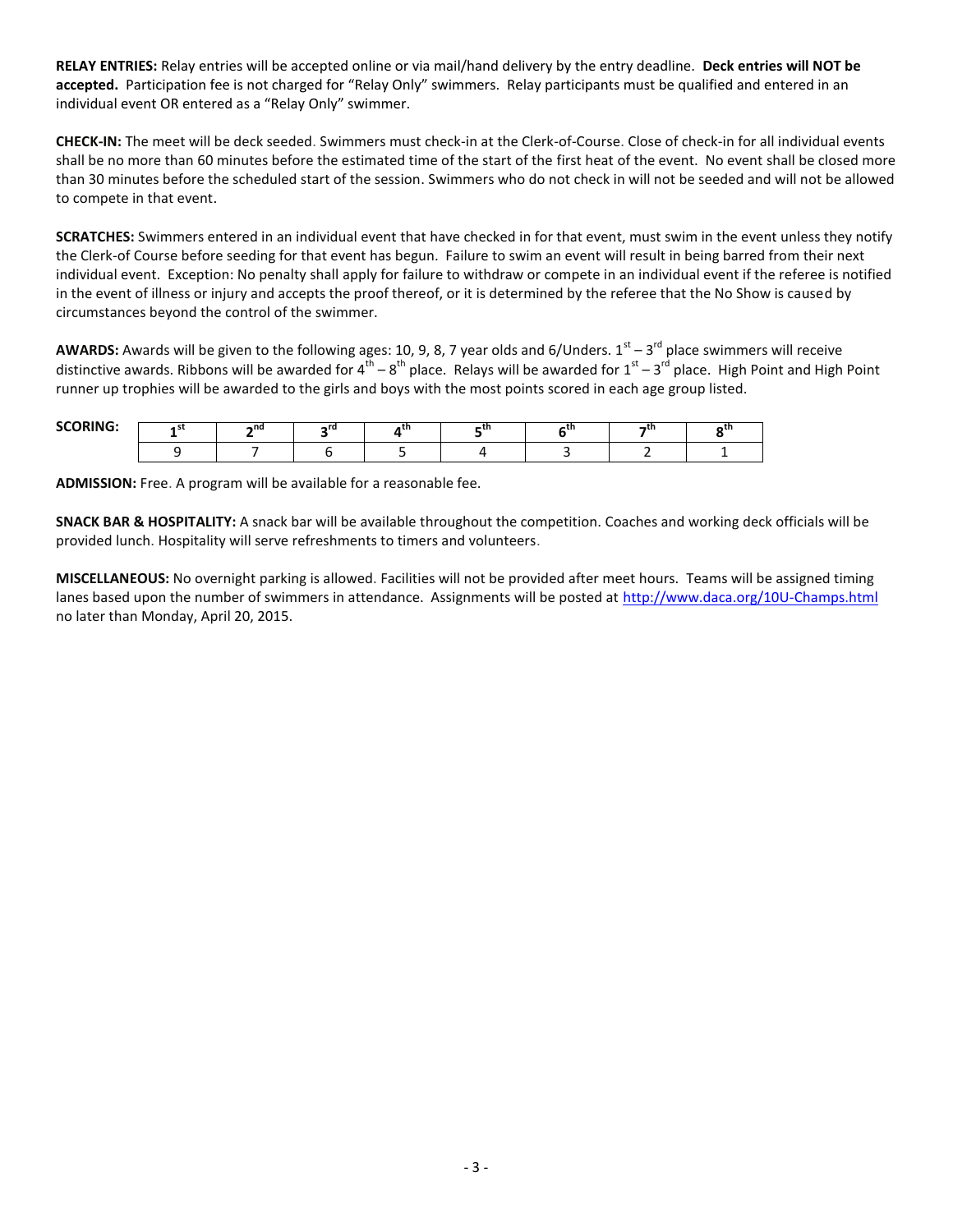## **EVENTS**

| SATURDAY, APRIL 26, 2014 |                        |                  |                        |  |  |  |  |  |  |  |  |
|--------------------------|------------------------|------------------|------------------------|--|--|--|--|--|--|--|--|
| <b>GIRLS EVENT</b><br>#  | <b>BOYS EVENT</b><br># | <b>AGE GROUP</b> | <b>EVENT</b>           |  |  |  |  |  |  |  |  |
| $\mathbf{1}$             | $\overline{2}$         | $9 - 10$         | 200 Freestyle          |  |  |  |  |  |  |  |  |
| 3                        | 4                      | $9 - 10$         | 100 Breaststroke       |  |  |  |  |  |  |  |  |
| 5                        | 6                      | 8/UN             | 25 Freestyle           |  |  |  |  |  |  |  |  |
| 7                        | 8                      | $9 - 10$         | 100 Individual Medley  |  |  |  |  |  |  |  |  |
| 9                        | 10                     | 8/UN             | 25 Breaststroke        |  |  |  |  |  |  |  |  |
| 11                       | 12                     | $9 - 10$         | 100 Butterfly          |  |  |  |  |  |  |  |  |
| 13                       | 14                     | 8/UN             | 25 Butterfly           |  |  |  |  |  |  |  |  |
| 15                       | 16                     | $9 - 10$         | 100 Backstroke         |  |  |  |  |  |  |  |  |
| 17                       | 18                     | 8/UN             | 25 Backstroke          |  |  |  |  |  |  |  |  |
| 19                       | 20                     | $9 - 10$         | 500 Freestyle          |  |  |  |  |  |  |  |  |
| 21                       | 22                     | 8/UN             | 100 Freestyle Relay ** |  |  |  |  |  |  |  |  |
| 23                       | 24                     | 10/UN            | 200 Freestyle Relay ** |  |  |  |  |  |  |  |  |
| 25                       | 26                     | 8/UN             | 100 Freestyle          |  |  |  |  |  |  |  |  |
| 27                       | 28                     | $9 - 10$         | 50 Freestyle           |  |  |  |  |  |  |  |  |
| 29                       | 30                     | 8/UN             | 50 Breaststroke        |  |  |  |  |  |  |  |  |
| 31                       | 32                     | $9 - 10$         | 50 Breaststroke        |  |  |  |  |  |  |  |  |
| 33                       | 34                     | 8/UN             | 100 Individual Medley  |  |  |  |  |  |  |  |  |
| 35                       | 36                     | $9 - 10$         | 200 Individual Medley  |  |  |  |  |  |  |  |  |
| 37                       | 38                     | 8/UN             | 50 Butterfly           |  |  |  |  |  |  |  |  |
| 39                       | 40                     | $9 - 10$         | 50 Butterfly           |  |  |  |  |  |  |  |  |
| 41                       | 42                     | 8/UN             | 50 Backstroke          |  |  |  |  |  |  |  |  |
| 43                       | 44                     | $9 - 10$         | 50 Backstroke          |  |  |  |  |  |  |  |  |
| 45                       | 46                     | 8/UN             | 50 Freestyle           |  |  |  |  |  |  |  |  |
| 47                       | 48                     | $9 - 10$         | 100 Freestyle          |  |  |  |  |  |  |  |  |
| 49                       | 50                     | 8/UN             | 100 Medley Relay **    |  |  |  |  |  |  |  |  |
| 51                       | 52                     | 10/UN            | 200 Medley Relay **    |  |  |  |  |  |  |  |  |

6/UN and 7-8 year olds will compete in 8/UN events.

QUALIFYING TIME STANDARDS: 6/UN swimmers must have achieved an 8/UN PC-B time 7-8 swimmers must have achieved an 8/UN PC-A time 9-10 swimmers must have achieved a 9-10 USA-S BB time

## **\*\*Note – Relay Entries will be Accepted via Online and Mail-In/Hand Delivery by the Entry Deadline ONLY. There will be NO DECK ENTRIES ACCEPTED.**

Use the following URL to find the time standards: <http://www.pacswim.org/swim-meet-times/standards>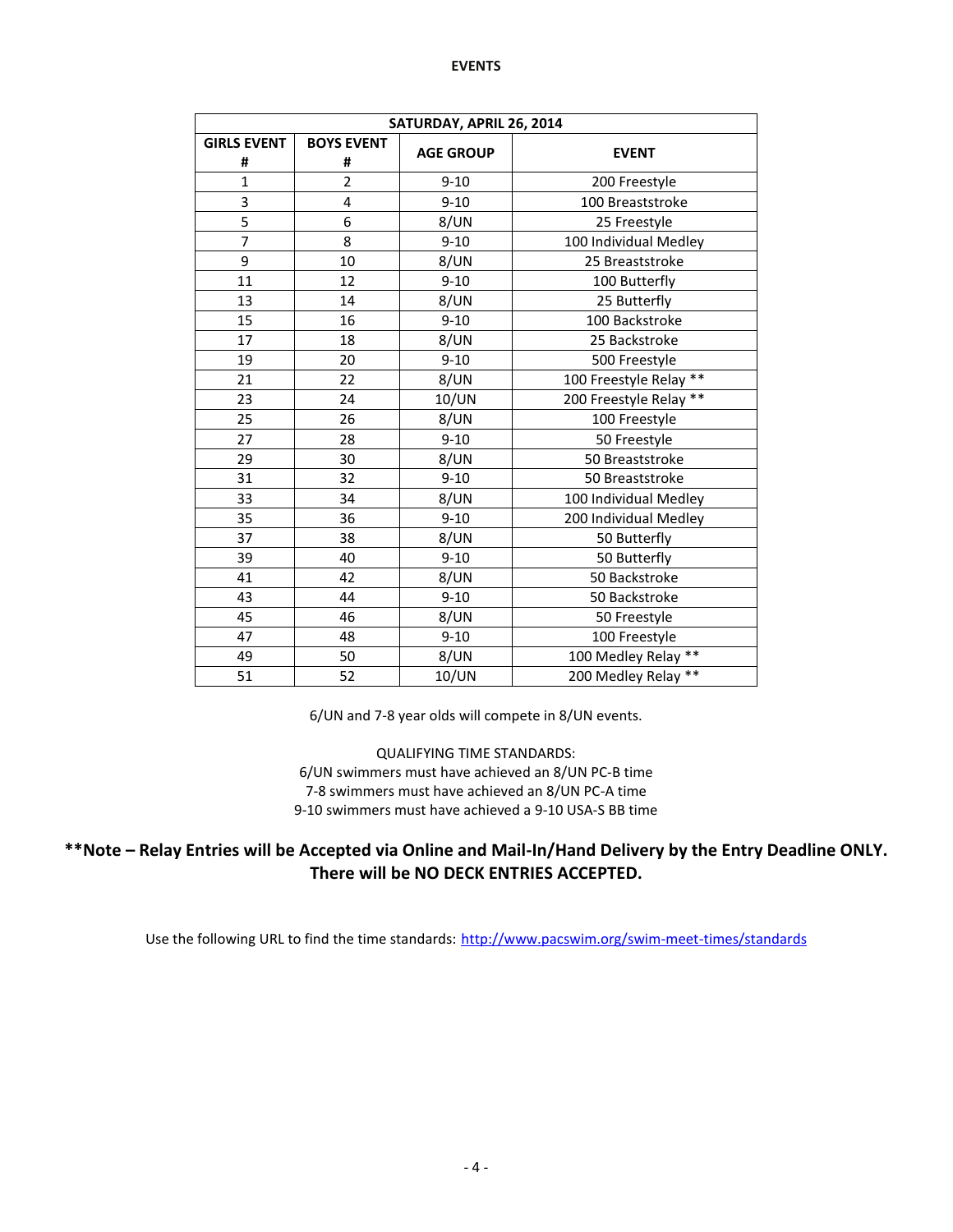| Pacific Swimming - Hosted by De Anza Cupertino Aquatics<br>Short Course 10 & Under Championships<br>Saturday, April 25, 2015 |                                        |                   |              |  |   |             |                |                      |                  |           |            |           |  |  |  |  |
|------------------------------------------------------------------------------------------------------------------------------|----------------------------------------|-------------------|--------------|--|---|-------------|----------------|----------------------|------------------|-----------|------------|-----------|--|--|--|--|
|                                                                                                                              | <b>Consolidated Entry Form</b>         |                   |              |  |   |             |                |                      |                  |           |            |           |  |  |  |  |
| Name: Last,                                                                                                                  |                                        | First             |              |  |   | Middle      |                |                      |                  |           |            |           |  |  |  |  |
|                                                                                                                              |                                        |                   |              |  |   |             |                |                      |                  |           |            |           |  |  |  |  |
| Club Abbr.<br><b>UNATT TEAM ABBR</b>                                                                                         |                                        |                   |              |  |   | Club Name   |                |                      |                  |           |            |           |  |  |  |  |
|                                                                                                                              |                                        |                   |              |  |   |             |                |                      |                  |           |            |           |  |  |  |  |
| Age                                                                                                                          |                                        | Date of Birth     |              |  |   | Sex         |                |                      | $LSC - (PC, SN)$ |           |            |           |  |  |  |  |
|                                                                                                                              |                                        |                   |              |  | M | $\mathsf F$ |                |                      |                  |           |            |           |  |  |  |  |
| USA-#                                                                                                                        |                                        |                   |              |  |   |             |                |                      |                  |           |            |           |  |  |  |  |
|                                                                                                                              |                                        |                   |              |  |   |             |                |                      |                  |           |            |           |  |  |  |  |
| Event#                                                                                                                       |                                        | Distance / Stroke |              |  |   |             | Entry Time     |                      |                  |           | Circle one |           |  |  |  |  |
|                                                                                                                              |                                        |                   |              |  |   |             | $\ddot{\cdot}$ | $\bullet$            |                  |           |            | SCY / LCM |  |  |  |  |
|                                                                                                                              |                                        |                   |              |  |   |             | $\ddot{\cdot}$ | $\cdot$              |                  |           |            | SCY / LCM |  |  |  |  |
|                                                                                                                              |                                        |                   |              |  |   |             | $\ddot{\cdot}$ | $\ddot{\phantom{0}}$ |                  |           |            | SCY / LCM |  |  |  |  |
|                                                                                                                              |                                        |                   |              |  |   |             | $\ddot{\cdot}$ |                      |                  | SCY / LCM |            |           |  |  |  |  |
|                                                                                                                              |                                        |                   |              |  |   |             | $\ddot{\cdot}$ | $\blacksquare$       |                  | SCY / LCM |            |           |  |  |  |  |
|                                                                                                                              |                                        |                   |              |  |   |             | $\ddot{\cdot}$ |                      |                  | SCY / LCM |            |           |  |  |  |  |
|                                                                                                                              |                                        |                   |              |  |   |             | $\ddot{\cdot}$ |                      |                  | SCY / LCM |            |           |  |  |  |  |
|                                                                                                                              |                                        |                   |              |  |   |             | $\ddot{\cdot}$ |                      |                  | SCY / LCM |            |           |  |  |  |  |
|                                                                                                                              |                                        |                   |              |  |   |             | $\ddot{\cdot}$ | $\cdot$              |                  | SCY / LCM |            |           |  |  |  |  |
|                                                                                                                              | $\ddot{\cdot}$<br>$\ddot{\phantom{0}}$ |                   |              |  |   |             |                | SCY / LCM            |                  |           |            |           |  |  |  |  |
| # of entries ________ x \$4.00 = \$_                                                                                         |                                        |                   |              |  |   |             |                |                      |                  |           |            |           |  |  |  |  |
| Total                                                                                                                        | Participation Fee                      |                   | \$8.00<br>\$ |  |   |             |                |                      |                  |           |            |           |  |  |  |  |
| Coach                                                                                                                        |                                        |                   |              |  |   |             |                |                      |                  |           |            |           |  |  |  |  |
| Swimmer's                                                                                                                    |                                        |                   |              |  |   |             |                |                      |                  |           |            |           |  |  |  |  |
| Address                                                                                                                      |                                        |                   |              |  |   |             |                |                      |                  |           |            |           |  |  |  |  |
|                                                                                                                              |                                        |                   |              |  |   |             |                |                      |                  |           |            |           |  |  |  |  |
|                                                                                                                              |                                        |                   |              |  |   |             |                |                      |                  |           |            |           |  |  |  |  |
| Home Phone                                                                                                                   |                                        |                   |              |  |   | Cell Phone  |                |                      |                  |           |            |           |  |  |  |  |
| Email                                                                                                                        |                                        |                   |              |  |   |             |                |                      |                  |           |            |           |  |  |  |  |
|                                                                                                                              |                                        |                   |              |  |   |             |                |                      |                  |           |            |           |  |  |  |  |